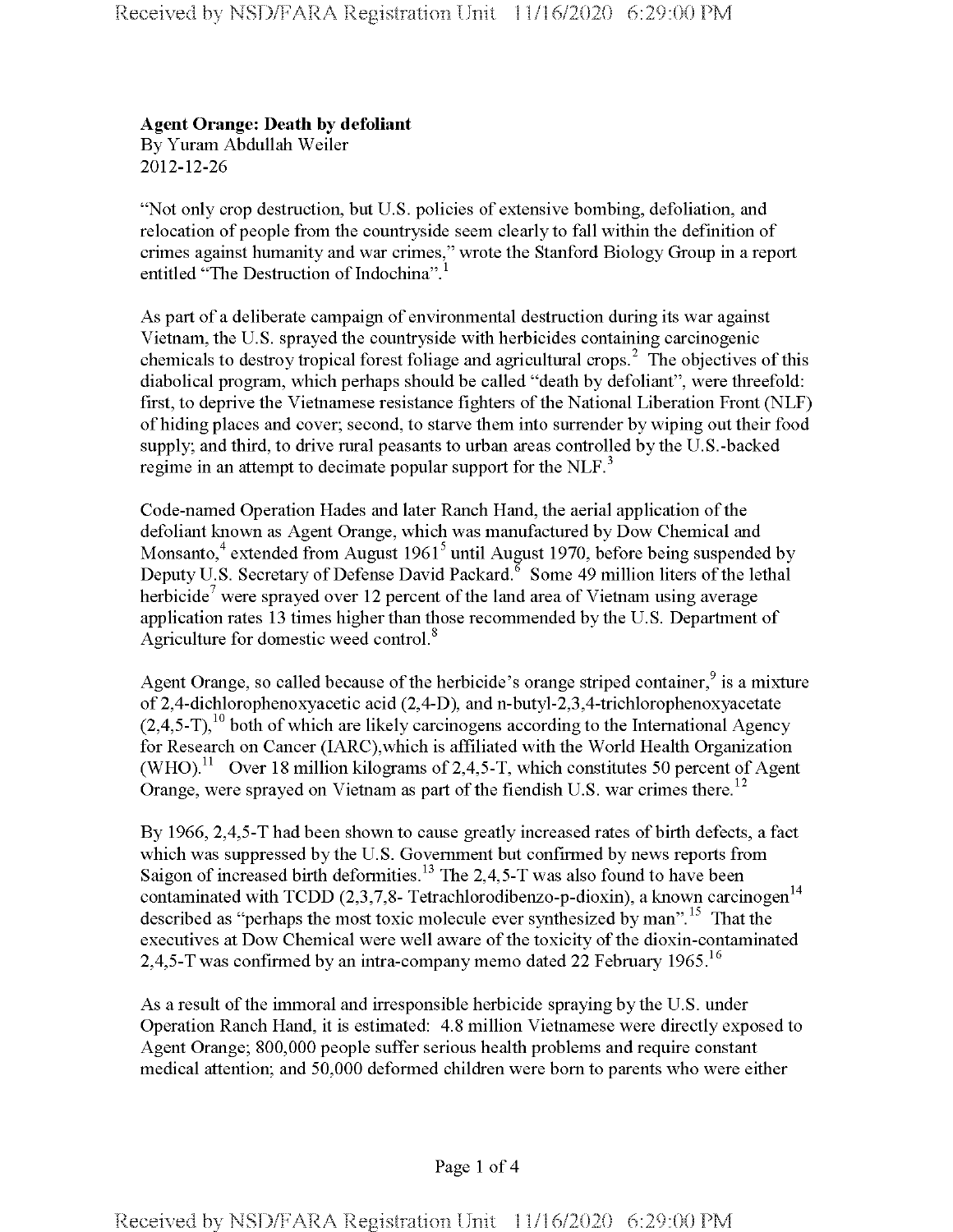directly sprayed with defoliant or were exposed through consumption of contaminated food and water.<sup>17</sup>

In 1990, in order to keep the Agent Orange atrocities under wraps, the White House under President Ronald Reagan ordered the cancellation<sup>18</sup> of a 1987 Center for Disease Control study,<sup>19</sup> which had concluded that Vietnam veterans ran a 50 percent increased risk of developing non-Hodgkin's lymphoma (NHL), a type of blood cancer,<sup>20</sup> as compared to veterans who had been stationed elsewhere.<sup>21</sup> Today, the U.S. Veterans' Administration assumes that all military personnel who served in Vietnam from 1962 to 1975 were exposed to Agent Orange. $^{22}$ 

Since then, research has linked Agent Orange exposure to the following cancers: Soft tissue sarcoma; NHL; Hodgkin's disease; and Chronic lymphocytic leukemia (CLL), including hairy cell leukemia and other chronic B-cell leukemias. Evidence also suggests a link between Agent Orange exposure and Respiratory cancers, Prostate cancer and Multiple myeloma.<sup>23</sup> Also, sufficient evidence exists suggesting Agent Orange exposure is linked to Chloracne, Amyloidosis, Transient peripheral neuropathy, Parkinson's disease, Porphyria cutanea tarda, High blood pressure, Ischemic heart disease, Type 2 diabetes, and Spina bifida in children of those exposed.<sup>24,25</sup>

In addition, exposure to the dioxin-laden chemical has been shown to be a risk factor in a number of cancers, diseases and other conditions, including: immune deficiency; reproductive and developmental abnormalities; central and peripheral nervous system pathology; endocrine disruption; diabetes; decreased pulmonary functions and bronchitis; eyelid pathology; altered serum testosterone levels; skin rashes; and thyroid disorders.<sup>26</sup>

And the remnants of Agent Orange from the U.S. war against Vietnam continue the legacy of death by defoliant:

- *\*t\** The environment around many former U.S. military bases is still contaminated,
- *\*t\** Heavily sprayed areas remain a source of dioxin contamination,
- *\*t\** Dioxin levels around Da Nang are 300 to 400 times higher than internationally accepted limits,
- **\*** Over a million hectares of forests have been destroyed, causing a loss of ecological equilibrium,
- *\*t\** Birds and animals have been destroyed along with forests either by direct spraying or as a result of destruction of food sources,
- *\*t\** Barren, dry lands still exist in provinces in southern Vietnam where nothing grows, $27$  and
- *\** Higher rates of birth defects exist among residents of sprayed regions and among families of veterans who fought in the south. $^{28}$

Agent Orange defoliation operations by the U.S. were not limited to Vietnam, either, but were also conducted in Korea in the demilitarized zone  $(DMZ)$ .<sup>29</sup> From 1968 to 1969, over 220,000 liters of Agent Orange were sprayed over some 8500 hectares of Korean land near the DMZ, affecting an estimated 4,000 U.S. and 30,000 Korean soldiers.<sup>30</sup> Others claim that the deadly defoliant was used there as far back as the late  $1950s$ .<sup>31</sup>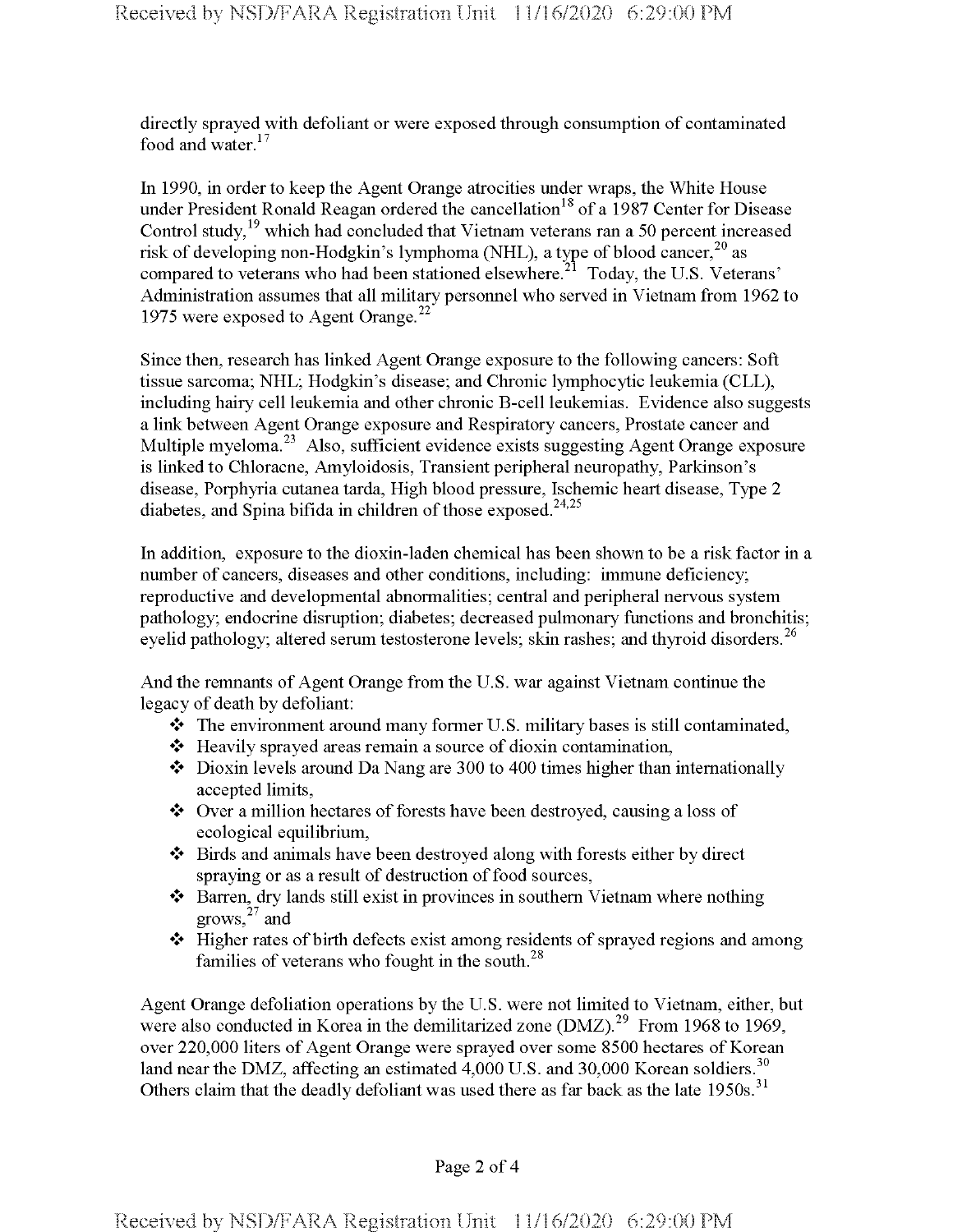According to a U.S. Veterans' Administration press release, "VA will presume herbicide exposure for any Veteran who served between April 1, 1968, and Aug. 31, 1971, in a unit determined by VA and the Department of Defense (DoD) to have operated in an area in or near the Korean DMZ in which herbicides were applied."<sup>32</sup>

The use of Agent Orange in Korea is particularly relevant to the writer, since I served in the U.S. Army from August 1969 to August 1970 as a driver with the  $2<sup>nd</sup>$  Supply and Transport Battalion at Camp Jessup, Munson, Korea located a few kilometers south of the DMZ<sup>33</sup>. I was shocked to learn that I, too, must have been exposed to Agent Orange while carrying out my driving duties all around the region. Perhaps exposure to Agent Orange caused my thyroid problems or my children's developmental disorders; lacking clear evidence, I don't know for certain. But I would find comfort in knowing the truth as no doubt would every victim of this horrific herbicide—even  $40+$  years after the fact.

Veteran Chuck Searcy, who returned to Vietnam to help with humanitarian programs for disabled children, said, "For me, the evidence is clear. I know it's difficult to say 100 percent that this is the result of Agent Orange, but if you can find no other reason, then I agree with these families who believe the problem is the result of Agent Orange."<sup>34</sup>

In a February 2008 decision, the U.S. second circuit Court of Appeals dimmed Agent Orange victims' hopes of bringing to justice the criminal U.S. government and complicit chemical companies responsible for Agent Orange.<sup>35</sup> The Vietnamese plaintiffs then appealed to the U.S. Supreme Court, which on 2 March 2009 refused to hear the case, bringing an end to litigation,  $36$  but not the decree on the victims of death by defoliant.

Thus, almost 40 years have passed since the end of the U.S. war against Vietnam, but for over 4 million Vietnamese<sup>37</sup> and other victims of exposure who suffer profoundly both mentally and physically each day, this crime against humanity remains unpunished.

## Endnotes

Agent Orange and Cancer. The American Cancer Society 25 June 2010. URL:

http://www.cancer.org/cancer/cancercauses/othercarcinogens/intheworkplace/agent-orange-and-

<sup>&</sup>lt;sup>1</sup> Stanford Biology Group, The Destruction of Indochina. Bulletin of the Atomic Scientists, May 1971, p. 38. URL: http://books.google.com/books?id=agsAAAAAMBAJ&pg=PA36#v=onepage&q&f=false

<sup>(</sup>Accessed 24 December 2012)

<sup>2</sup> Stanford Biology Group, ibid., p. 36.

<sup>&</sup>lt;sup>3</sup> Stanford Biology Group, ibid., p. 36, 39.

<sup>&</sup>lt;sup>4</sup> Agent Orange. Wikipedia. URL: http://en.wikipedia.org/wiki/Agent Orange#cite note-sbsg-1971-p36-9 (Accessed 24 December 2012).

<sup>5</sup> Susan Schnall, Agent Orange: Lasting Legacy ofthe American War in Vietnam. Vietnam Agent Orange Relief & Responsibility Campaign, 27 August 2008, p. 4. URL: http://www.vn-

agentorange.org/edmaterials/scientific report 2008.pdf (Accessed 24 December 2012).

<sup>6</sup> Stanford Biology Group, ibid., p. 36.

<sup>7</sup> Susan Schnall, ibid., p. 4.

<sup>8</sup> Stanford Biology Group, ibid., p. 36.

<sup>9</sup> Ian Timberlake, Vietnam Agent Orange victims vow to fight on. Dawn, 8 April 2009. URL: http://archives.dawn.com/archives/540 (Accessed 25 December 2012).

cancer?sitearea=PED (Accessed 24 December 2012).

Agent Orange and Cancer, ibid.